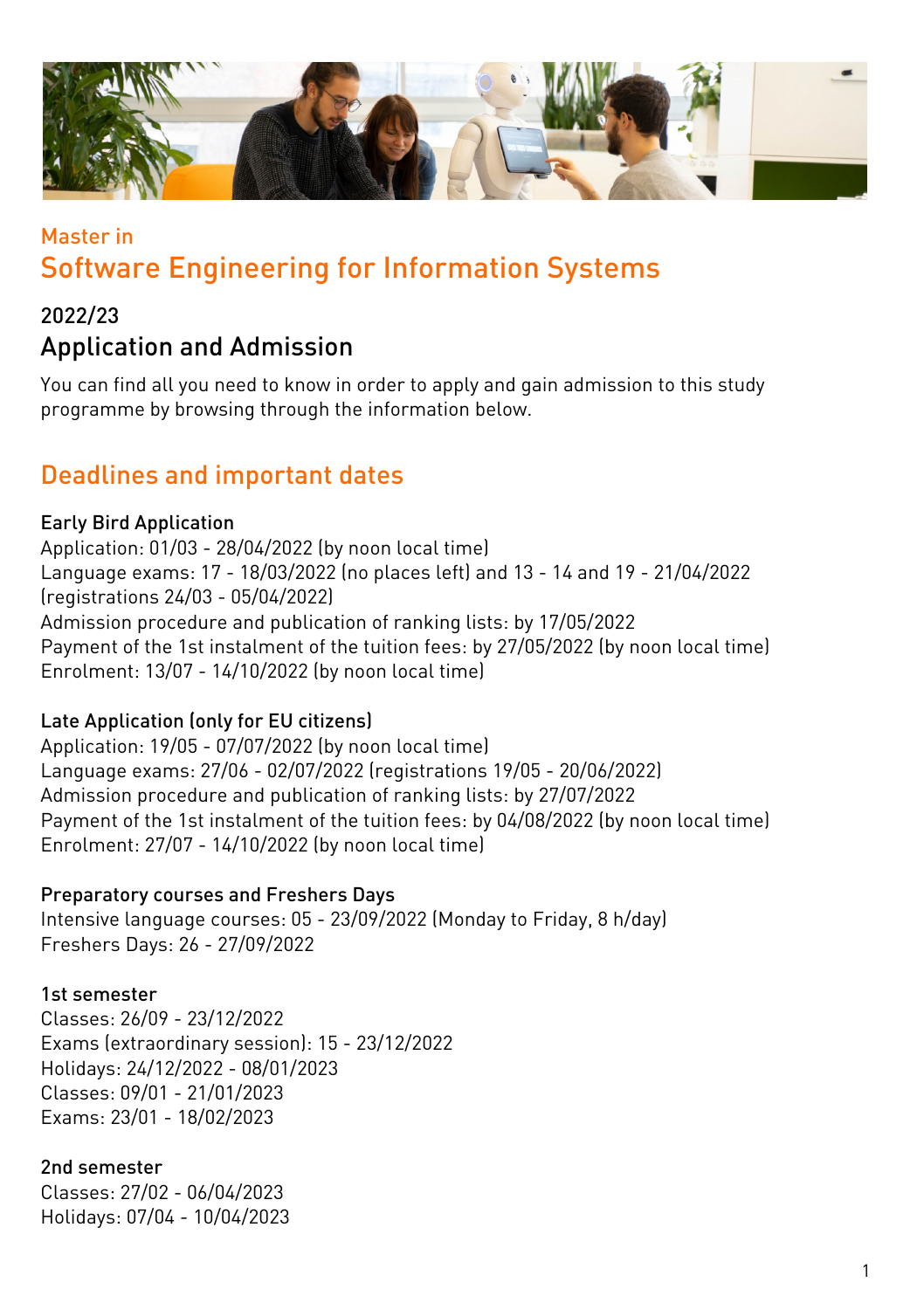Classes: 11/04 - 10/06/2023 Exams (extraordinary session): 17 - 27/05/2023 Exams: 12/06 - 08/07/2023

Autumn session Exams: 28/08 - 30/09/2023

## Available places

EU citizens and citizens given parity of treatment Early Bird Application: 20 Late Application: 10

Non-EU citizens (living abroad) Early Bird Application: 20

The programme will only be offered if a minimum of 8 newly enrolled students is reached.

## Entry requirements

In order to gain admission to this programme you need one of the following qualifications:

- 1. a bachelor degree in computer science (L-31 Scienze e tecnologie informatiche) or in information engineering (L-8 – Ingegneria dell'informazione) obtained in Italy, or equivalent qualification gained abroad or obtained in Italy according to the regulation in force before M.D. 509/99.
- 2. a bachelor degree in physics (L-30 Scienze e tecnologie fisiche) or in mathematics (L-35 – Scienze matematiche) or in industrial engineering (L-9 – Ingegneria industriale) obtained in Italy, or equivalent qualification gained abroad or obtained in Italy according to the regulation in force before M.D. 509/99, with appropriate general and disciplinary skills in computer science. To demonstrate the acquisition of such skills at least 6 out of the following topics must have been taken during the bachelor programme:
- Analysis
- Computer Networks
- Databases
- Data Structures and Algorithms
- Logic and Discrete Mathematics
- Operating Systems
- Programming
- Software Project Management
- Software Architecture and Design
- Software Engineering
- Software Requirements
- Software Testing
- Theory of Computing

Qualifications listed under 1 are awarded 3 points; qualifications listed under 2 are awarded 1-2 points.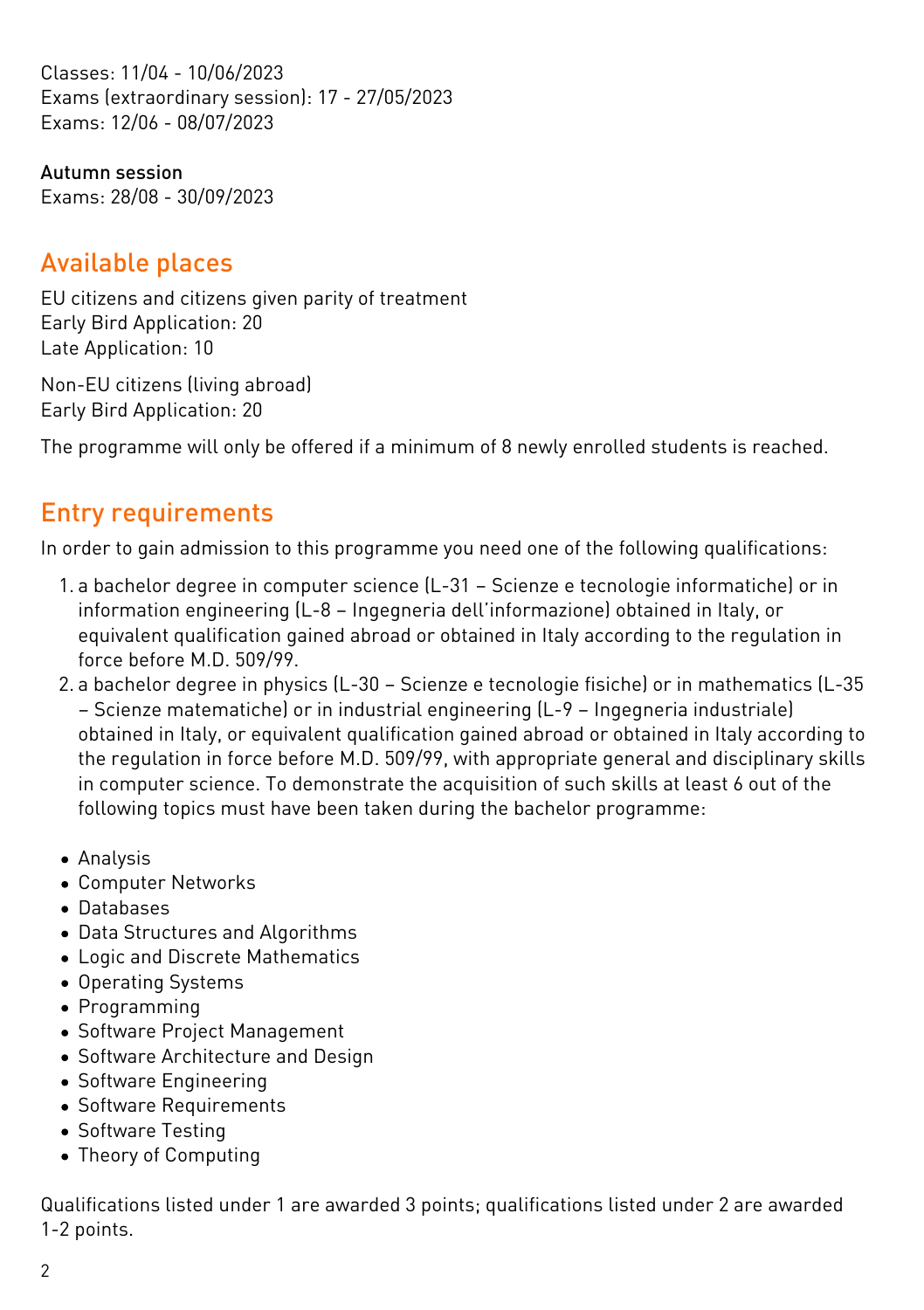#### If you have not yet graduated at the time of application:

You can apply if you have acquired at least 120 credit points (ECTS). In this case you will be admitted conditionally. You will have to submit your diploma by the enrolment deadline.

#### If you graduate after the enrolment deadline:

You cannot enrol and you will lose your place, which will be offered to the subsequent applicant in the ranking list. In this case you should not pay the tuition fees to secure your admission. You will be able to submit a late enrolment request and, only if there still are available places, you can enrol by 16 December 2022.

To be admitted you must fulfil the language requirements indicated in the section "Language requirements".

According to national regulations, simultaneous enrolment in a maximum of 2 programmes is possible (however, the two programmes must not belong to the same class, e.g., LM-18/LM-18).

## Language requirements

The official teaching language is English. Therefore, the following language requirements apply, otherwise you will be excluded from the admission procedure:

Entry level (to gain admission) English: B2

The levels of the Common European Framework of Reference apply.

You can demonstrate your language proficiency in the application portal (in the section "upload language certificates" and/or "enrol for language exams") after you have created an application in the section "create/manage applications".

- In case your final certificate has been awarded by an Italian public institution, you need to submit a self-declaration.
- In case your final certificate has been awarded by a foreign public institution, you need to upload diploma scanned copy of the original.

#### You can demonstrate language proficiency through:

- 1. the main teaching language in your final high school year if English (recognised as C1)
- 2. a bachelor or master degree in English (recognised as C1). unibz graduates must upload the language certificates obtained and/or declare that they have passed language exams at the unibz Language Centre (B2, B2+ or C1)
- 3. a recognised language certificate (see the list of [recognised certificates\)](https://www.unibz.it/en/services/language-centre/study-in-three-languages/) If you cannot upload the certificates, you can send them by e-mail as PDF files or deliver them in person to the Language Centre by the application deadline (see "Deadlines" section).
- 4. language exams organised by the unibz Language Centre. You can register for these exams online through the application portal (in the section "enrol for language exams") after you have filled out your application in the section "create/manage applications". The registration periods are indicated in the "Deadlines" section. If you start your application outside a language exams registration period, you must return to the portal during one of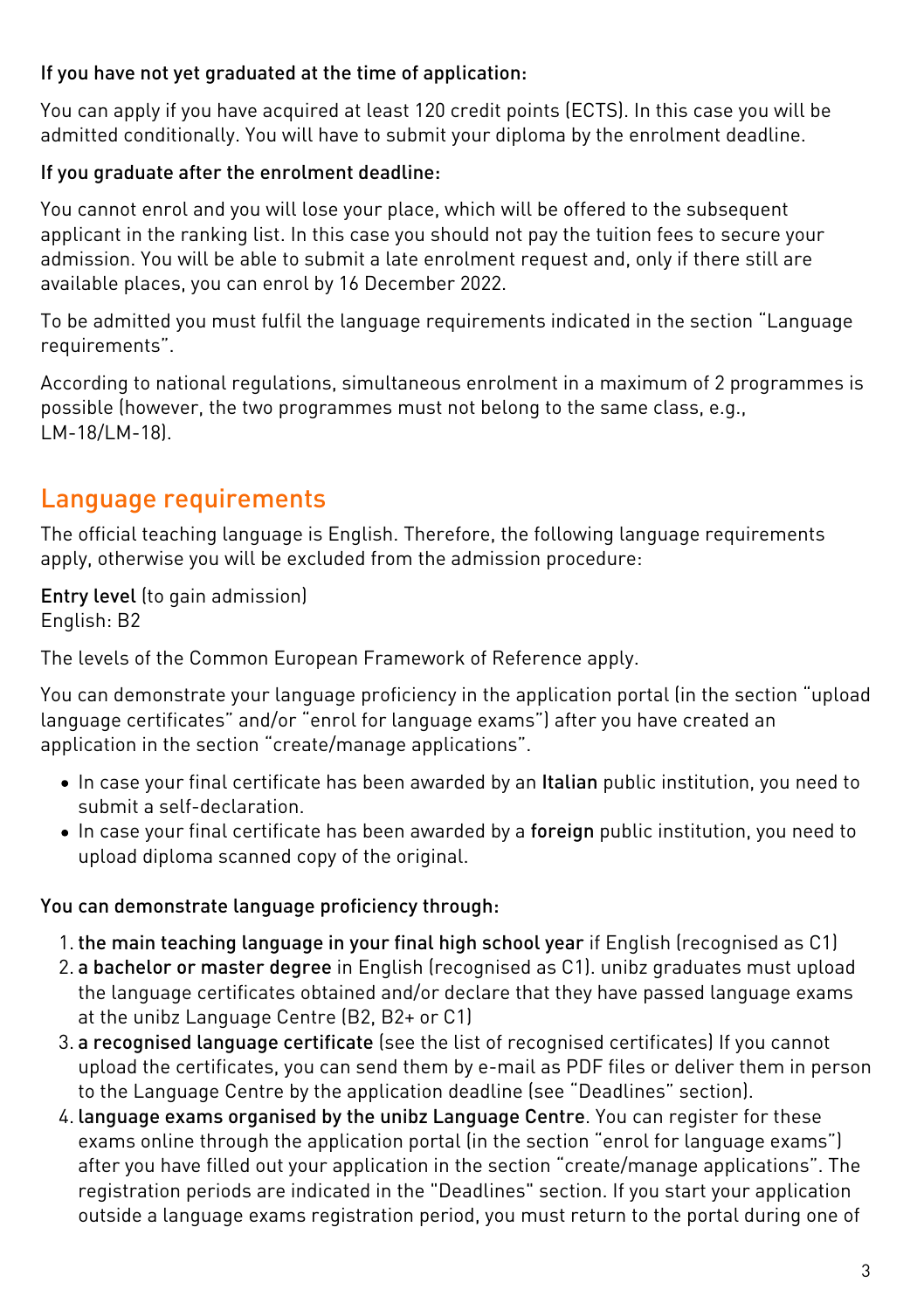the periods indicated above in order to register for an exam.

Information regarding the structure of the language proficiency exams, their duration, their administration, and typical processing time for the publication of the results can be found on the following webpage: [https://www.unibz.it/en/services/language-centre/language-exams/](https://www.unibz.it/it/services/language-centre/language-exams/).

## Online application

Your application must be submitted online through the [Application Portal](https://aws.unibz.it/exup). The deadlines are indicated in the "Deadlines" section.

- You need to create an account and upload a valid ID card or passport (front/back). Please note: if your document is invalid, incomplete or unreadable, you will be excluded from the admission procedure;
- Fill in the online form and upload the attachments listed under "Admission procedure";
- If you gained your qualification abroad, you must also upload the diploma of your qualification: if you are not yet in possession of the diploma, you'll need to upload it upon enrolment;
- Complete and submit the online application by the deadline. Once the application has been sent, it cannot be modified. Filled-in forms which have not been sent correctly will not be taken into consideration.

Please note: Mendacious declarations will be criminally prosecuted and will result in the automatic exclusion from the ranking list.

#### EU-Citizens and equivalent

You might apply for more than one study programme. If you are excluded in the first session, you might apply again in the second one.

#### Considered as equivalent are:

- 1. Citizens from Norway, Iceland, Liechtenstein, Switzerland, San Marino and the Vatican City State;
- 2. Non-EU citizens with a valid permit to stay in Italy (see article 39, paragraph 5 of decree no. 286 of 25.07.1998: "permesso di soggiorno" (residence permit) for work, family reasons, political or humanitarian asylum, religious reasons). In this case, you apply directly to the University as described above and must submit a copy of your valid permit to stay. A permit to stay for study reasons or a visa for tourism is not. If the permit has expired, you must attach a renewal request. Please note that if you do not upload the permit in the application portal, you will be automatically considered a non-EU citizen living abroad and therefore subject to the admission procedure through the Italian authorities in your country of origin.

### Non-EU-Citizens (living outside of Italy)

Only one application period is offered. After the deadline it is not possible to apply anymore. Application fee: € 30.

Once the ranking list has been published, if you have gained admission, secure it by paying the first instalment and then start your visa application on the [Universitaly portal.](https://www.universitaly.it/index.php/) The application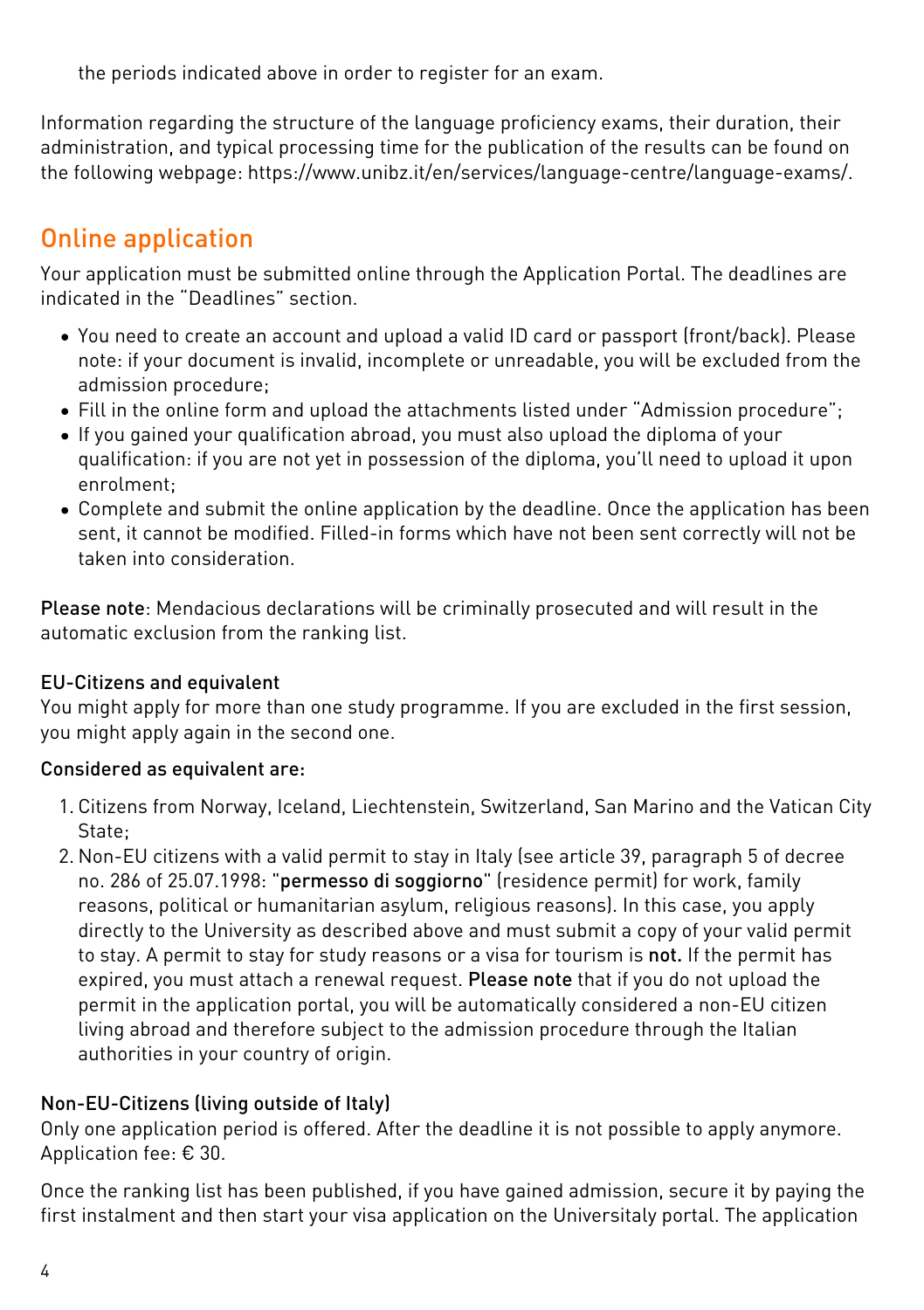on Universitaly is mandatory, otherwise you will not be allowed to enrol. On Universitaly you can apply for one study programme only.

# Admission procedure

The admission procedure is based on the evaluation of the following criteria:

1. Curriculum: The study curriculum and curriculum vitae together are scored up to 10 points;

2. Type of Bachelor degree: Qualifications listed under point 1 of the "Entry Requirements" are awarded 3 points; qualifications listed under point 2 are awarded 1-2 points.

3. Bachelor final grade: The score awarded to the final grade of the bachelor in CGPA (eventually converted to) is weighted on the basis of the most recent "Webometrics Ranking of World Universities" (http://www.webometrics.info/en), as follows:

- 3 points for universities in position from 1 to 1000 in the ranking;
- 2 points for universities in position from 1001 to 2000;
- 1 point for universities in position from 2001 to 3000 in the ranking;
- 0,5 points for universities in position from 3001 to 4000 in the ranking
- 0 points for universities in position from 4001 onwards;

4. Working Experience: The working experience is only considered if it is in computer science, from 0 to 3 points with 0 less than one year of experience and 3 with three or more years.

English proficiency: The certificate of English language proficiency (B2) does not give a score but is an admission prerequisite.

The final score is computed as weighted average of the above criteria with Curriculum weight = 1, BSc type weight = 0.3, BSc final mark weight = 0.6, Experience weight = 0.1. Minimum final score to pass is 6.

#### In the application portal, you shall upload:

- 1. Curriculum Vitae (European format)
- 2. Documents about the bachelor degree:
	- if graduated in Italy: diploma supplement or self-declaration (following the Italian D.P.R. no. 445/2000) of the degree awarded with the exams passed (if graduated) or with the exams passed (if not graduated yet);
	- if graduated abroad: diploma supplement or final degree certificate with exams passed (if graduated) or transcript of records (if not graduated yet).

The above must contain the following information: final grade, exams passed with grade and date of passing, credit points, scientific fields (the latter only for Italian titles).

For qualifications obtained abroad also: scale of grades awarded by the university of provenance (with a minimum final grade to obtain the qualification and a maximum final grade achievable).

The Faculty reserves the right to request a description of the contents of the single courses and/or teaching hours where necessary.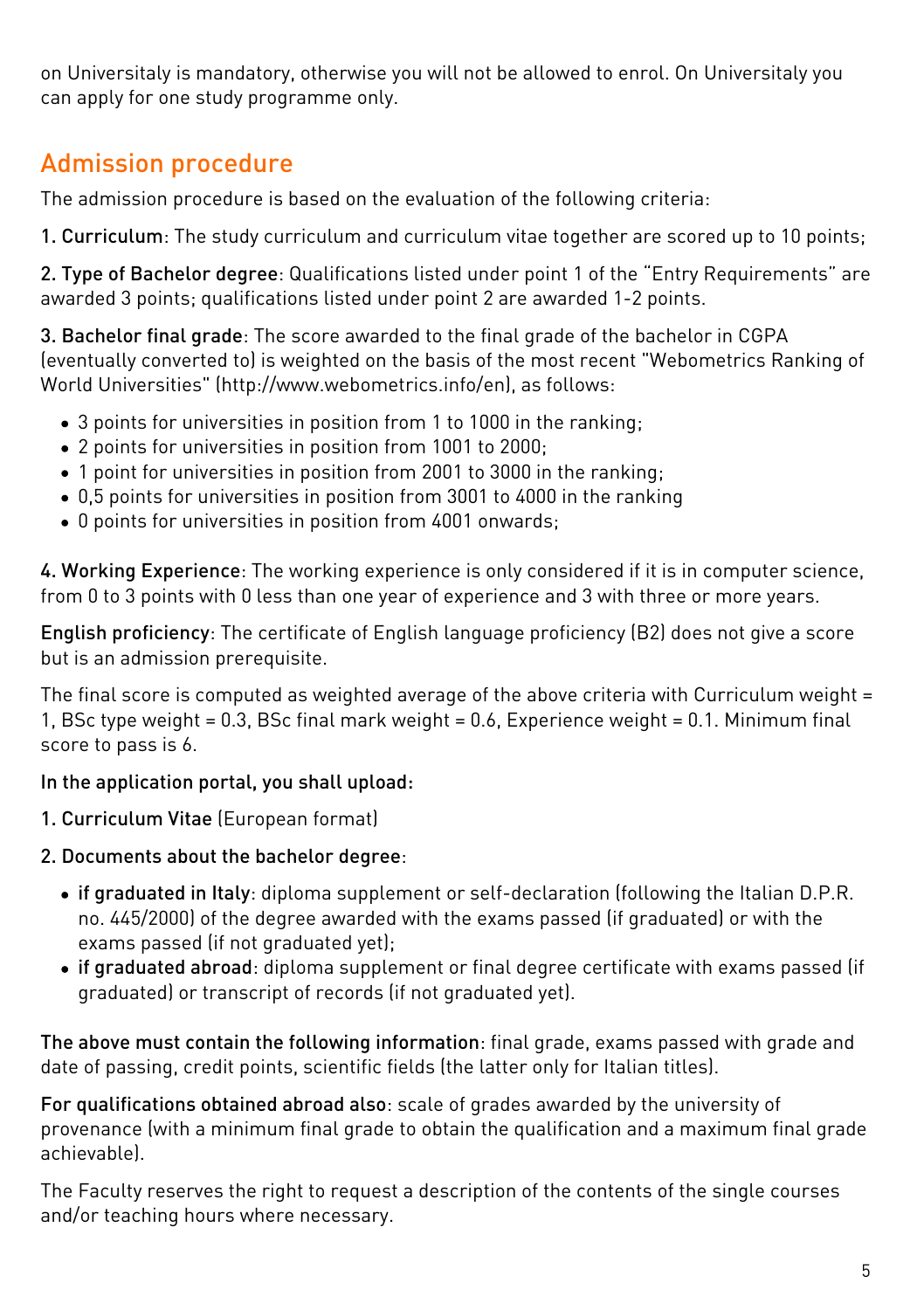3. Excel file: Please use the excel file available in the application portal, fill it in and upload it in the portal.

Please note: mendacious declarations will be sanctioned by criminal law and will result in your automatic exclusion.

#### Ranking lists

The Admission Committee will only evaluate the documents uploaded in the portal by the application deadline. The ranking lists will be published [here](https://www.unibz.it/en/applicants/ranking-lists/?stage=Stage) and are only valid for the respective academic year.

### Secure your study place and enrolment

If you have been admitted to more than one study programme, you can secure your admission for a maximum of 2 programmes by paying the designated rate twice. By confirming your place, you renounce admission to the other programmes.

#### 1. Choose the study programme and pay the fees (to secure your admission) in the application portal.

The deadlines are indicated in the "Deadlines" section.

If you do not meet this deadline, you will automatically be excluded and the next applicant in the ranking list will be admitted.

For EU citizens and citizens given parity of treatment only: any remaining places of the early bird application, will be offered in the late application.

Please note that you do not gain full student status by only paying the tuition fees. This status will only be acquired upon enrolment. If you have secured your admission, there will be no refund of the tuition fees unless you do not pass your secondary school final exam or, in the event of non-EU applicants living abroad, you do not receive the documents necessary for enrolment from the Italian authorities in your country.

#### 2. Enrol online in the application portal.

The deadlines are indicated in the "Deadlines" section.

Enrolment is recommended as early as possible, so you have the possibility to upload incomplete documents before the deadline.

If you do not meet the enrolment deadline, you will be excluded and the next applicant in the ranking list will be admitted.

#### Admission with reservation:

If you do not have the required academic qualification, you will be given a conditional offer for a study place and you must submit your qualification upon enrolment. If you achieve your qualification after the enrolment deadline, you cannot enrol, and you will lose your place which will be offered to the subsequent applicant in the ranking list. Advice: If you achieve your qualification after the enrolment deadline, you should not pay the tuition fees to confirm the study place. You will be able to submit a late enrolment request and, only if there are study places still available, you can enrol by 16 December 2022.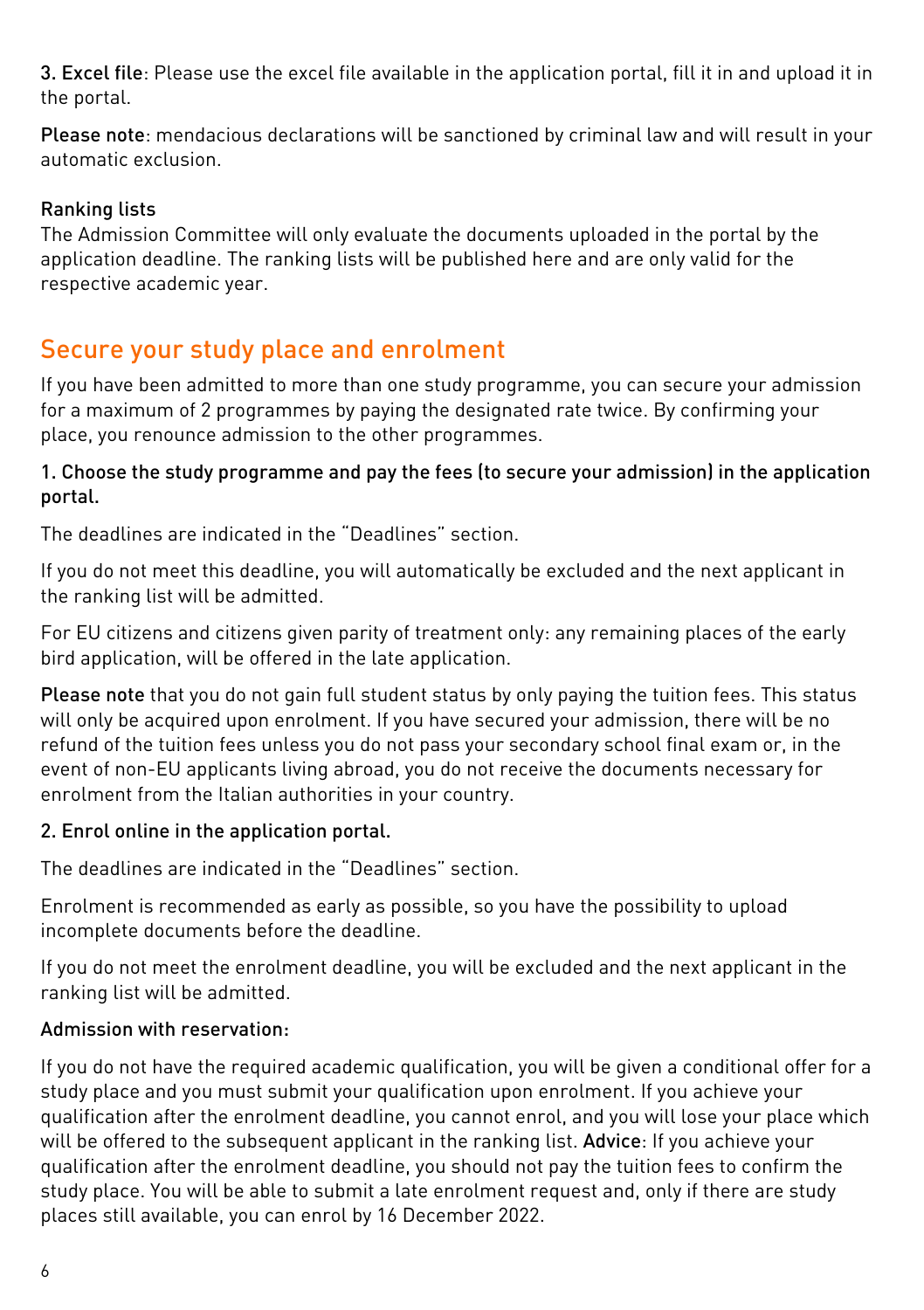If you have gained your qualification abroad, you must certify that at the universities in the country where you gained your qualification, you can access to a study programme similar to that chosen at unibz. Therefore you must upload (if not uploaded upon application):

- diploma of your qualification
- official translation of your diploma into Italian (translation is not necessary if it has been issued in German or English)

and one of the following:

- the Diploma supplement, where it must be indicated: that you have achieved at least 180 credit points (ECTS) and that the study title gives access to a Master course. In case of doubt, unibz reserves the right to request the Statement of comparability
- [Statement of comparability](https://www.cimea.it/EN/pagina-attestati-di-comparabilita-e-verifica-dei-titoli) of your qualification, issued by the Italian Information Centre on Academic Mobility and Equivalence (CIMEA), in the case the Diploma supplement is missing
- declaration of equivalent value of your qualification, issued by the Italian consulate or embassy abroad, as an alternative to the Statement of comparability

Please note that if you do not possess a valid admission qualification, you could be excluded with Rector's decree even after enrolment.

#### If you are a non-EU citizen living abroad:

If you are eligible for admission (check the ranking lists) and have also applied on [Universitaly](https://www.universitaly.it/index.php/), the Italian Authorities in your own country will issue you the entry visa for studies/university.

This will allow you to arrive in Italy to enrol for the study programme that you have applied for, after passing the admission procedure.

According to Italian law, within 8 working days of your arrival in Italy, you must have applied for the residence permit: as soon as you arrive, get in touch with the Advisory Service and you will be given the necessary information for starting the procedure.

Once you will obtain your residence permit (permesso di soggiorno), you have to hand it in at the Student Secretariat personally or via e-mail.

Students intending to transfer from another Italian University to unibz must submit to the Student Secretariat - at the beginning of the academic year - a copy of the transfer application presented at the university of provenance.

# Tuition fees

Fees amount to € 1351.50

- 1st instalment (€ 751.50)\*: includes the provincial tax for the right to study of € 151.50 and a revenue stamp of € 16.
- 2nd instalment (€ 600): must be paid by 31 March 2023.

Delayed payment of the second instalment will result in a fine being levied. If you have not paid the tuition fees, you will be unable to take exams and will not be able to transfer to other universities or other study programmes.